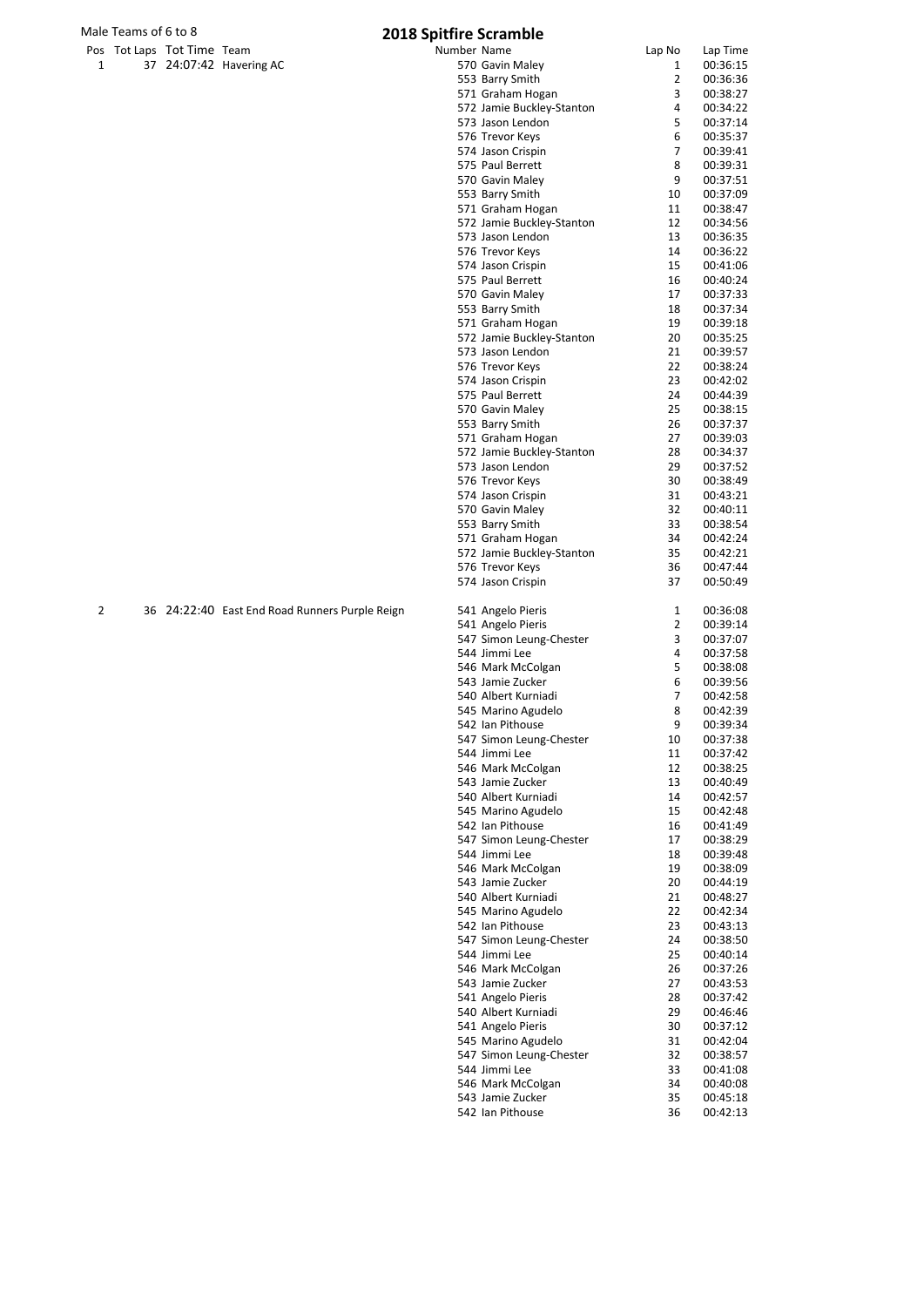## Male Teams of 6 to 8<br>
Pos Tot Laps Tot Time Team **1989** 2018 Spitfire Scramble

|                | Pos Tot Laps Tot Time Team |                                 |
|----------------|----------------------------|---------------------------------|
| $\overline{3}$ |                            | 35 24:27:15 Witham Running Club |

|   | s Tot Laps Tot Time Team |                                 | Number Name |                                                      | Lap No         | Lap Time             |
|---|--------------------------|---------------------------------|-------------|------------------------------------------------------|----------------|----------------------|
| 3 |                          | 35 24:27:15 Witham Running Club |             | 618 David Hunt                                       | 1              | 00:37:13             |
|   |                          |                                 |             | 619 Heydon Mizon                                     | $\overline{2}$ | 00:36:29             |
|   |                          |                                 |             | 620 James Crisp                                      | 3              | 00:38:08             |
|   |                          |                                 |             | 624 Paul Cole                                        | 4              | 00:39:02             |
|   |                          |                                 |             | 622 Marc Underdown                                   | 5              | 00:42:07             |
|   |                          |                                 |             | 623 Mark Austin                                      | 6              | 00:41:17             |
|   |                          |                                 |             | 621 Lee Pembroke                                     | $\overline{7}$ | 00:45:49             |
|   |                          |                                 |             | 617 Bill Smythe                                      | 8<br>9         | 00:43:44             |
|   |                          |                                 |             | 618 David Hunt<br>619 Heydon Mizon                   | 10             | 00:39:21<br>00:36:52 |
|   |                          |                                 |             | 620 James Crisp                                      | 11             | 00:40:47             |
|   |                          |                                 |             | 624 Paul Cole                                        | 12             | 00:39:15             |
|   |                          |                                 |             | 622 Marc Underdown                                   | 13             | 00:40:57             |
|   |                          |                                 |             | 623 Mark Austin                                      | 14             | 00:41:09             |
|   |                          |                                 |             | 621 Lee Pembroke                                     | 15             | 00:40:57             |
|   |                          |                                 |             | 617 Bill Smythe                                      | 16             | 00:42:11             |
|   |                          |                                 |             | 618 David Hunt                                       | 17             | 00:40:07             |
|   |                          |                                 |             | 619 Heydon Mizon                                     | 18             | 00:37:40             |
|   |                          |                                 |             | 620 James Crisp                                      | 19             | 00:44:22             |
|   |                          |                                 |             | 624 Paul Cole                                        | 20             | 00:42:32             |
|   |                          |                                 |             | 622 Marc Underdown                                   | 21             | 00:41:45             |
|   |                          |                                 |             | 623 Mark Austin                                      | 22             | 00:43:57             |
|   |                          |                                 |             | 621 Lee Pembroke                                     | 23             | 00:42:30             |
|   |                          |                                 |             | 617 Bill Smythe<br>618 David Hunt                    | 24<br>25       | 00:44:45<br>00:39:24 |
|   |                          |                                 |             | 619 Heydon Mizon                                     | 26             | 00:38:25             |
|   |                          |                                 |             | 620 James Crisp                                      | 27             | 00:44:22             |
|   |                          |                                 |             | 624 Paul Cole                                        | 28             | 00:41:55             |
|   |                          |                                 |             | 622 Marc Underdown                                   | 29             | 00:44:27             |
|   |                          |                                 |             | 623 Mark Austin                                      | 30             | 00:44:34             |
|   |                          |                                 |             | 621 Lee Pembroke                                     | 31             | 00:48:25             |
|   |                          |                                 |             | 617 Bill Smythe                                      | 32             | 00:50:37             |
|   |                          |                                 |             | 618 David Hunt                                       | 33             | 00:40:45             |
|   |                          |                                 |             | 619 Heydon Mizon                                     | 34             | 00:39:13             |
|   |                          |                                 |             | 620 James Crisp                                      | 35             | 00:52:12             |
| 4 |                          | 31 23:16:59 Halstead Men        |             | 559 Nathan Roulson                                   | 1              | 00:39:59             |
|   |                          |                                 |             | 560 Neil Poulter                                     | 2              | 00:44:49             |
|   |                          |                                 |             | 561 Steve May                                        | 3              | 00:46:58             |
|   |                          |                                 |             | 554 Bob Langley                                      | 4              | 00:44:32             |
|   |                          |                                 |             | 556 Ivan Filchev                                     | 5              | 00:40:01             |
|   |                          |                                 |             | 557 Jim Clark                                        | 6              | 00:40:34             |
|   |                          |                                 |             | 568 Sam Wolton                                       | 7              | 00:43:43             |
|   |                          |                                 |             | 558 Juan Jose de Gea Fernandez                       | 8<br>9         | 00:42:02             |
|   |                          |                                 |             | 559 Nathan Roulson<br>560 Neil Poulter               | 10             | 00:39:50<br>00:46:30 |
|   |                          |                                 |             | 561 Steve May                                        | 11             | 00:45:52             |
|   |                          |                                 |             | 554 Bob Langley                                      | 12             | 00:42:53             |
|   |                          |                                 |             | 556 Ivan Filchev                                     | 13             | 00:38:36             |
|   |                          |                                 |             | 557 Jim Clark                                        | 14             | 00:40:58             |
|   |                          |                                 |             | 568 Sam Wolton                                       | 15             | 00:43:03             |
|   |                          |                                 |             | 558 Juan Jose de Gea Fernandez                       | 16             | 00:42:15             |
|   |                          |                                 |             | 559 Nathan Roulson                                   | 17             | 00:38:59             |
|   |                          |                                 |             | 561 Steve May                                        | 18             | 01:32:57             |
|   |                          |                                 |             | 554 Bob Langley                                      | 19             | 00:44:56             |
|   |                          |                                 |             | 556 Ivan Filchev                                     | 20             | 00:39:33             |
|   |                          |                                 |             | 557 Jim Clark                                        | 21             | 00:43:26             |
|   |                          |                                 |             | 568 Sam Wolton                                       | 22             | 00:44:11             |
|   |                          |                                 |             | 558 Juan Jose de Gea Fernandez<br>559 Nathan Roulson | 23<br>24       | 00:42:54             |
|   |                          |                                 |             | 560 Neil Poulter                                     | 25             | 00:40:00<br>00:43:11 |
|   |                          |                                 |             | 561 Steve May                                        | 26             | 00:50:37             |
|   |                          |                                 |             | 554 Bob Langley                                      | 27             | 00:47:48             |
|   |                          |                                 |             | 556 Ivan Filchev                                     | 28             | 00:39:49             |
|   |                          |                                 |             | 557 Jim Clark                                        | 29             | 00:43:32             |
|   |                          |                                 |             | 568 Sam Wolton                                       | 30             | 00:56:38             |
|   |                          |                                 |             | 558 Juan Jose de Gea Fernandez                       | 31             | 00:45:53             |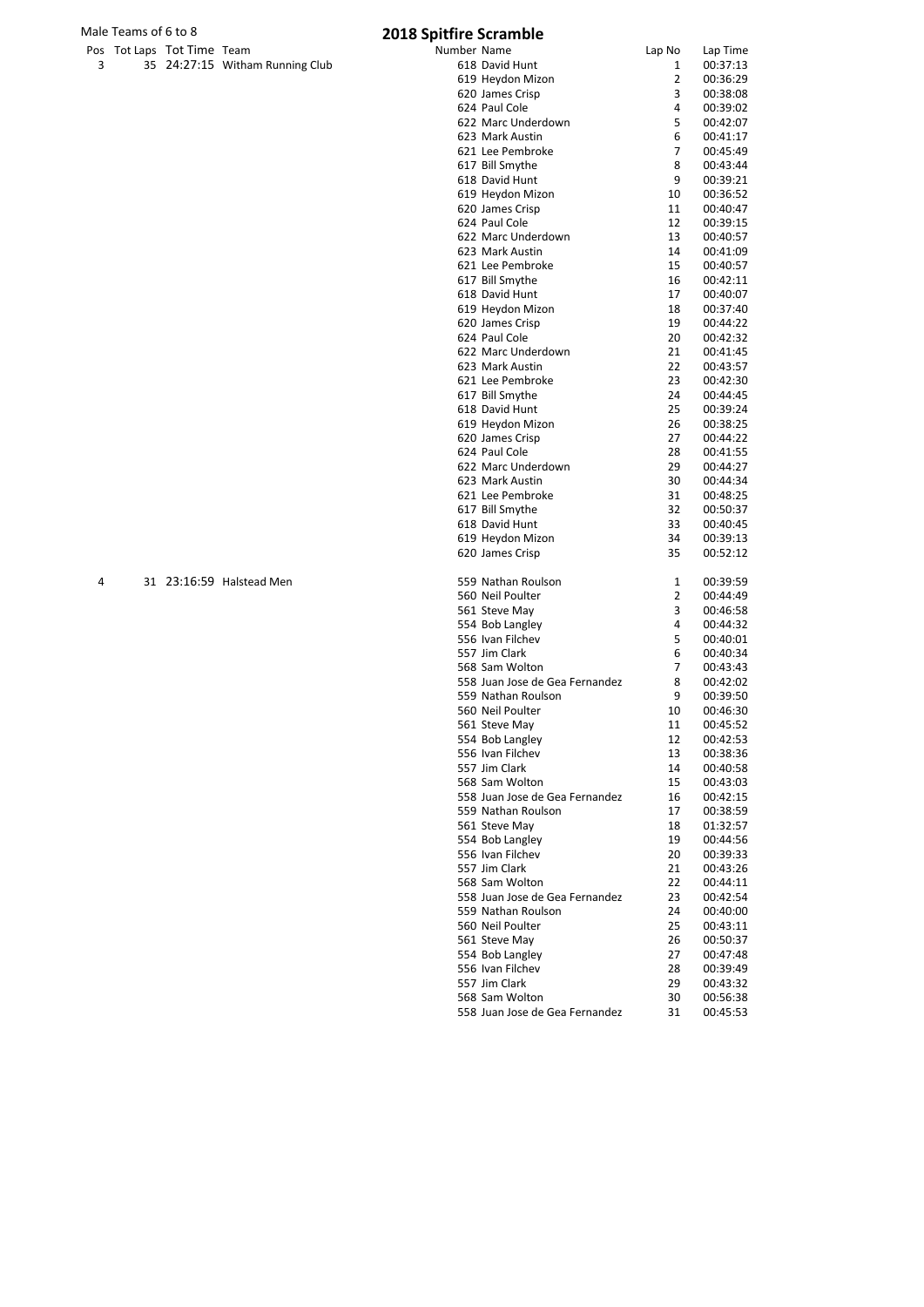## Male Teams of 6 to 8 2018 Spitfire Scramble

|  | Pos Tot Laps Tot Time Team |                                  |
|--|----------------------------|----------------------------------|
|  |                            | 30 24:29:08 Havering Tri Hammers |

|   | s Tot Laps Tot Time Team |                                        | Number Name |                         | Lap No         | Lap Time |
|---|--------------------------|----------------------------------------|-------------|-------------------------|----------------|----------|
| 5 |                          | 30 24:29:08 Havering Tri Hammers       |             | 582 Emad El-Shafie      | 1              | 00:41:47 |
|   |                          |                                        |             | 578 Graham Goddard      | 2              | 00:53:14 |
|   |                          |                                        |             | 579 Lee Skidmore        | 3              | 00:47:20 |
|   |                          |                                        |             | 580 James Stubbs        | 4              | 00:46:42 |
|   |                          |                                        |             | 577 Les Nottage         | 5              | 00:42:22 |
|   |                          |                                        |             | 583 Steve Willis        | 6              | 00:48:52 |
|   |                          |                                        |             | 581 Brett Thake         | 7              | 00:47:59 |
|   |                          |                                        |             | 582 Emad El-Shafie      | 8              | 00:42:46 |
|   |                          |                                        |             | 578 Graham Goddard      | 9              | 00:51:35 |
|   |                          |                                        |             | 584 John Warren         | 10             | 00:39:23 |
|   |                          |                                        |             | 584 John Warren         | 11             | 00:40:45 |
|   |                          |                                        |             |                         | 12             |          |
|   |                          |                                        |             | 580 James Stubbs        |                | 00:50:35 |
|   |                          |                                        |             | 577 Les Nottage         | 13             | 00:43:54 |
|   |                          |                                        |             | 583 Steve Willis        | 14             | 00:49:15 |
|   |                          |                                        |             | 581 Brett Thake         | 15             | 00:58:28 |
|   |                          |                                        |             | 584 John Warren         | 16             | 00:44:11 |
|   |                          |                                        |             | 582 Emad El-Shafie      | 17             | 00:47:11 |
|   |                          |                                        |             | 578 Graham Goddard      | 18             | 00:52:10 |
|   |                          |                                        |             | 579 Lee Skidmore        | 19             | 00:48:04 |
|   |                          |                                        |             | 580 James Stubbs        | 20             | 00:54:21 |
|   |                          |                                        |             | 577 Les Nottage         | 21             | 00:52:20 |
|   |                          |                                        |             | 583 Steve Willis        | 22             | 00:50:19 |
|   |                          |                                        |             | 581 Brett Thake         | 23             | 01:04:25 |
|   |                          |                                        |             | 584 John Warren         | 24             | 00:42:31 |
|   |                          |                                        |             | 582 Emad El-Shafie      | 25             | 00:49:08 |
|   |                          |                                        |             | 578 Graham Goddard      | 26             | 00:58:30 |
|   |                          |                                        |             | 579 Lee Skidmore        | 27             | 00:48:16 |
|   |                          |                                        |             | 580 James Stubbs        | 28             | 00:53:05 |
|   |                          |                                        |             | 577 Les Nottage         | 29             | 00:47:57 |
|   |                          |                                        |             | 583 Steve Willis        | 30             | 00:51:43 |
| 6 |                          | 29 24:39:44 Havering Tri Sausage Party |             | 586 Glen Edwards        | 1              | 00:42:54 |
|   |                          |                                        |             | 589 Richard Burling     | 2              | 00:46:43 |
|   |                          |                                        |             | 588 Richard Dudman      | 3              |          |
|   |                          |                                        |             |                         | 4              | 00:49:18 |
|   |                          |                                        |             | 590 Sean Robins         |                | 00:58:03 |
|   |                          |                                        |             | 585 Ben White           | 5              | 00:53:58 |
|   |                          |                                        |             | 591 Spencer Littlechild | 6              | 00:51:15 |
|   |                          |                                        |             | 592 Steve King          | $\overline{7}$ | 00:44:14 |
|   |                          |                                        |             | 587 Michael Bird        | 8              | 00:41:30 |
|   |                          |                                        |             | 586 Glen Edwards        | 9              | 00:43:07 |
|   |                          |                                        |             | 589 Richard Burling     | 10             | 00:46:36 |
|   |                          |                                        |             | 588 Richard Dudman      | 11             | 00:49:22 |
|   |                          |                                        |             | 590 Sean Robins         | 12             | 00:59:19 |
|   |                          |                                        |             | 585 Ben White           | 13             | 00:59:23 |
|   |                          |                                        |             | 591 Spencer Littlechild | 14             | 00:52:37 |
|   |                          |                                        |             | 592 Steve King          | 15             | 00:44:38 |
|   |                          |                                        |             | 587 Michael Bird        | 16             | 00:44:32 |
|   |                          |                                        |             | 586 Glen Edwards        | 17             | 00:44:20 |
|   |                          |                                        |             | 589 Richard Burling     | 18             | 00:49:29 |
|   |                          |                                        |             | 588 Richard Dudman      | 19             | 00:50:58 |
|   |                          |                                        |             | 590 Sean Robins         | 20             | 01:03:26 |
|   |                          |                                        |             | 585 Ben White           | 21             | 00:51:57 |
|   |                          |                                        |             | 591 Spencer Littlechild | 22             | 00:53:48 |
|   |                          |                                        |             | 592 Steve King          | 23             | 00:48:18 |
|   |                          |                                        |             | 587 Michael Bird        | 24             | 00:44:25 |
|   |                          |                                        |             | 586 Glen Edwards        | 25             | 00:47:48 |
|   |                          |                                        |             |                         |                |          |
|   |                          |                                        |             | 589 Richard Burling     | 26             | 00:56:43 |
|   |                          |                                        |             | 588 Richard Dudman      | 27             | 00:56:03 |
|   |                          |                                        |             | 590 Sean Robins         | 28             | 01:13:22 |
|   |                          |                                        |             | 592 Steve King          | 29             | 00:51:38 |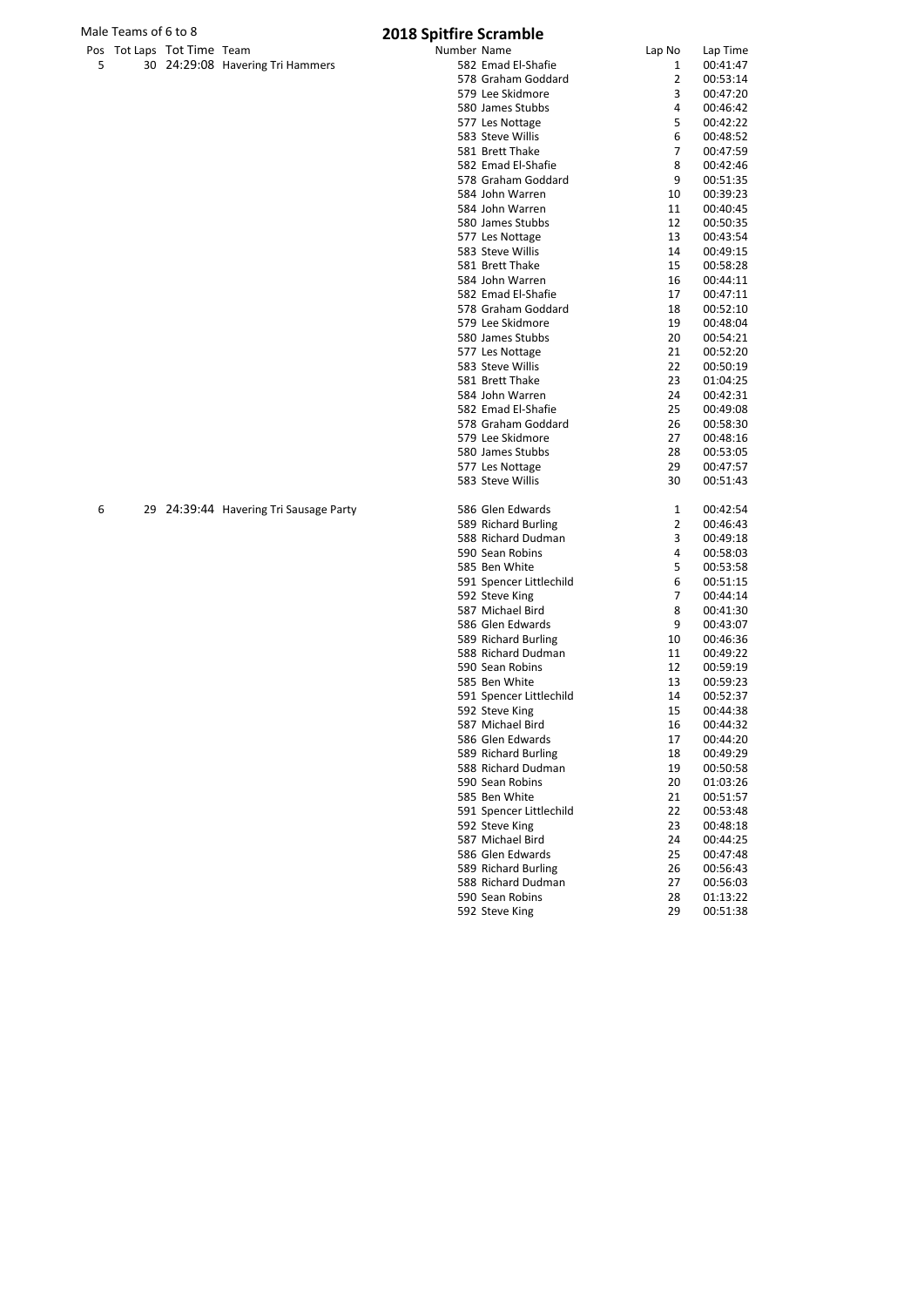## Male Teams of 6 to 8<br>
Pos Tot Laps Tot Time Team **1989** 2018 Spitfire Scramble

|    | Pos Tot Laps Tot Time Team |                             |
|----|----------------------------|-----------------------------|
| -7 |                            | 28 24:06:23 Lauren's Ladies |

|   | s Tot Laps Tot Time Team |                             | Number Name |                       | Lap No         | Lap Time |
|---|--------------------------|-----------------------------|-------------|-----------------------|----------------|----------|
| 7 |                          | 28 24:06:23 Lauren's Ladies |             | 594 Lauren Garvey     | 1              | 00:54:15 |
|   |                          |                             |             | 598 Rich Gatehouse    | $\overline{2}$ | 00:48:35 |
|   |                          |                             |             | 593 Alex Jeremy       | 3              | 00:48:05 |
|   |                          |                             |             | 596 Paul Withyman     | 4              | 00:43:59 |
|   |                          |                             |             | 595 Manish Sharma     | 5              | 00:47:59 |
|   |                          |                             |             | 597 Rakesh Sandhu     | 6              | 00:54:38 |
|   |                          |                             |             | 594 Lauren Garvey     | 7              | 00:54:04 |
|   |                          |                             |             | 598 Rich Gatehouse    | 8              | 00:49:48 |
|   |                          |                             |             | 593 Alex Jeremy       | 9              | 00:45:47 |
|   |                          |                             |             | 596 Paul Withyman     | 10             | 00:43:43 |
|   |                          |                             |             | 595 Manish Sharma     | 11             | 00:48:48 |
|   |                          |                             |             | 597 Rakesh Sandhu     | 12             | 00:52:18 |
|   |                          |                             |             | 594 Lauren Garvey     | 13             | 00:53:30 |
|   |                          |                             |             | 598 Rich Gatehouse    | 14             | 01:12:54 |
|   |                          |                             |             | 593 Alex Jeremy       | 15             | 00:46:39 |
|   |                          |                             |             | 596 Paul Withyman     | 16             | 00:44:42 |
|   |                          |                             |             | 595 Manish Sharma     | 17             | 00:52:44 |
|   |                          |                             |             | 597 Rakesh Sandhu     | 18             | 00:56:39 |
|   |                          |                             |             | 594 Lauren Garvey     | 19             | 00:57:17 |
|   |                          |                             |             | 598 Rich Gatehouse    | 20             | 00:52:06 |
|   |                          |                             |             | 593 Alex Jeremy       | 21             | 00:46:50 |
|   |                          |                             |             | 596 Paul Withyman     | 22             | 00:43:33 |
|   |                          |                             |             | 595 Manish Sharma     | 23             | 00:54:04 |
|   |                          |                             |             | 597 Rakesh Sandhu     | 24             | 00:57:39 |
|   |                          |                             |             | 594 Lauren Garvey     | 25             | 01:00:28 |
|   |                          |                             |             | 598 Rich Gatehouse    | 26             | 00:53:47 |
|   |                          |                             |             | 593 Alex Jeremy       | 27             | 00:48:58 |
|   |                          |                             |             | 596 Paul Withyman     | 28             | 00:52:34 |
| 8 | 28                       | 24:31:22 D&T - Mans Not Hot |             | 539 Matt Hamilton     | 1              | 00:59:01 |
|   |                          |                             |             | 537 Jamie Saunders    | 2              | 00:38:25 |
|   |                          |                             |             | 533 Ben Stratford     | 3              | 00:40:33 |
|   |                          |                             |             | 536 David Stears      | 4              | 00:53:18 |
|   |                          |                             |             | 538 Martin Kerr       | 5              | 00:48:28 |
|   |                          |                             |             | 534 Casper Du Buisson | 6              | 01:15:05 |
|   |                          |                             |             | 532 Andy Gee          | 7              | 00:57:41 |
|   |                          |                             |             | 539 Matt Hamilton     | 8              | 00:52:37 |
|   |                          |                             |             | 537 Jamie Saunders    | 9              | 00:38:06 |
|   |                          |                             |             | 533 Ben Stratford     | 10             | 00:39:42 |
|   |                          |                             |             | 536 David Stears      | 11             | 00:53:58 |
|   |                          |                             |             | 538 Martin Kerr       | 12             | 00:48:11 |
|   |                          |                             |             | 534 Casper Du Buisson | 13             | 01:11:42 |
|   |                          |                             |             | 534 Casper Du Buisson | 14             | 01:25:50 |
|   |                          |                             |             | 532 Andy Gee          | 15             | 01:26:46 |
|   |                          |                             |             | 532 Andy Gee          | 16             | 01:29:54 |
|   |                          |                             |             | 539 Matt Hamilton     | 17             | 00:55:59 |
|   |                          |                             |             | 537 Jamie Saunders    | 18             | 00:39:35 |
|   |                          |                             |             | 533 Ben Stratford     | 19             | 00:39:07 |
|   |                          |                             |             | 536 David Stears      | 20             | 00:55:26 |
|   |                          |                             |             | 538 Martin Kerr       | 21             | 00:52:16 |
|   |                          |                             |             | 539 Matt Hamilton     | 22             | 00:56:00 |
|   |                          |                             |             | 535 Christopher Gibbs | 23             | 00:45:41 |
|   |                          |                             |             | 535 Christopher Gibbs | 24             | 00:47:41 |
|   |                          |                             |             | 537 Jamie Saunders    | 25             | 00:40:44 |
|   |                          |                             |             | 533 Ben Stratford     | 26             | 00:40:16 |
|   |                          |                             |             | 538 Martin Kerr       | 27             | 00:58:23 |
|   |                          |                             |             | 536 David Stears      | 28             | 00:00:57 |